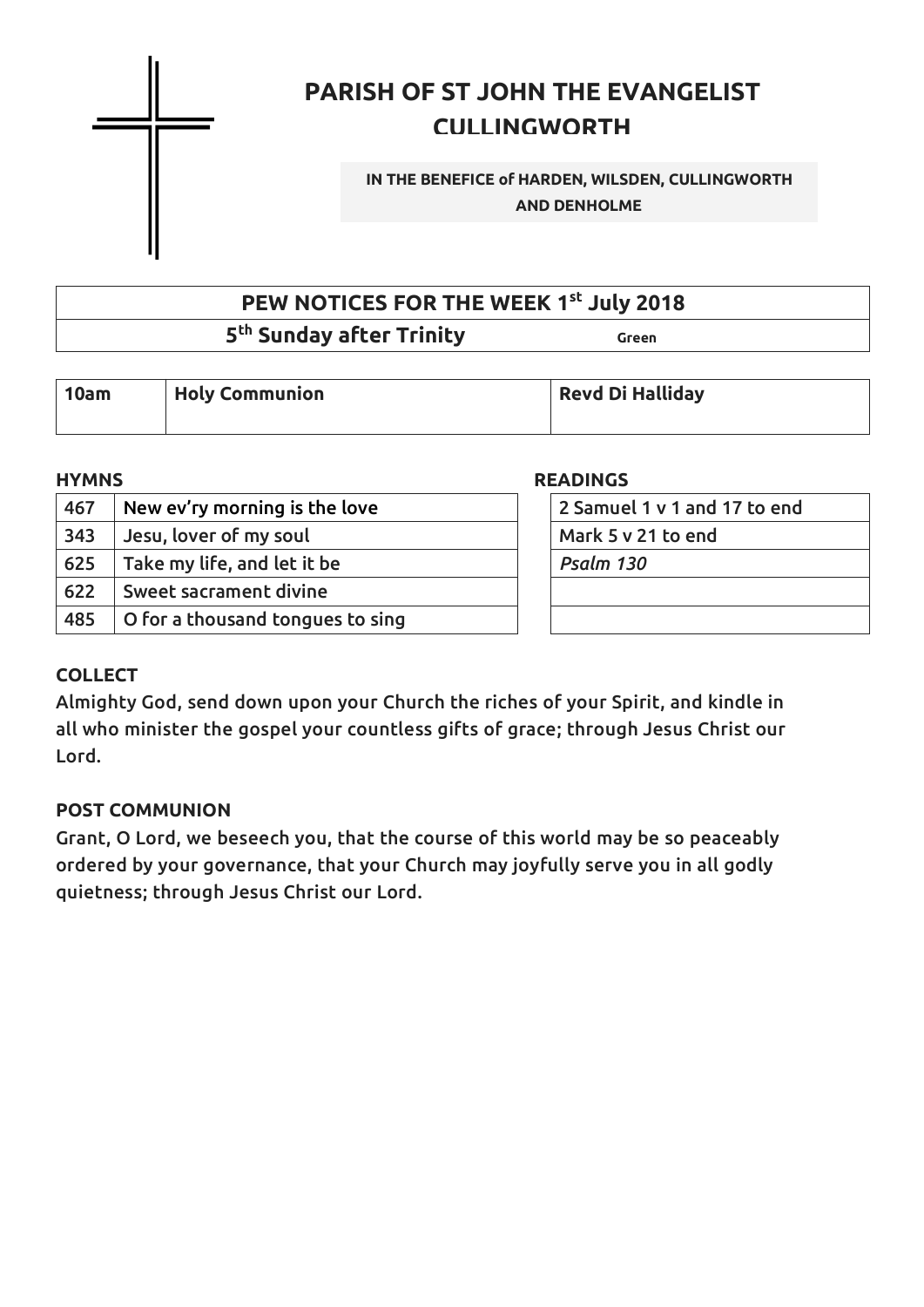

#### **FOR YOUR PRAYERS THIS WEEK**

Our Bishop's, archdeacon and the local clergy and their families. Our Readers, Wardens and our PCC.

For all involved in the selection of a new Rector for our benefice

For healing to all those we know who are sick, particularly for Jill's mother.

All those mourning the loss of loved ones..

For those getting married here at St John's

For our Junior Christian Clubs in Cullingworth, Harden and Denholme

For newcomers to Cullingworth and that our church may find ways of making our presence and message known.

Suzy invites you to use these prayers:-

**God of Mission who alone brings growth to your Church, Send your Holy Spirit to give Vision to our planning, Wisdom to our actions, and power to our witness. Help our church to grow in numbers, in spiritual commitment to you, and in service to ourlocal community, through Jesus Christ our Lord. Amen.**

#### **FUNDRAISING**

The coffee money for July is going to the Women's Refuge.

**Suzy would like to know how people feel about possible changes to the service times from 10.00 to two services one at 9.30 and one at 11.15. Which would you prefer as the Traditional Holy**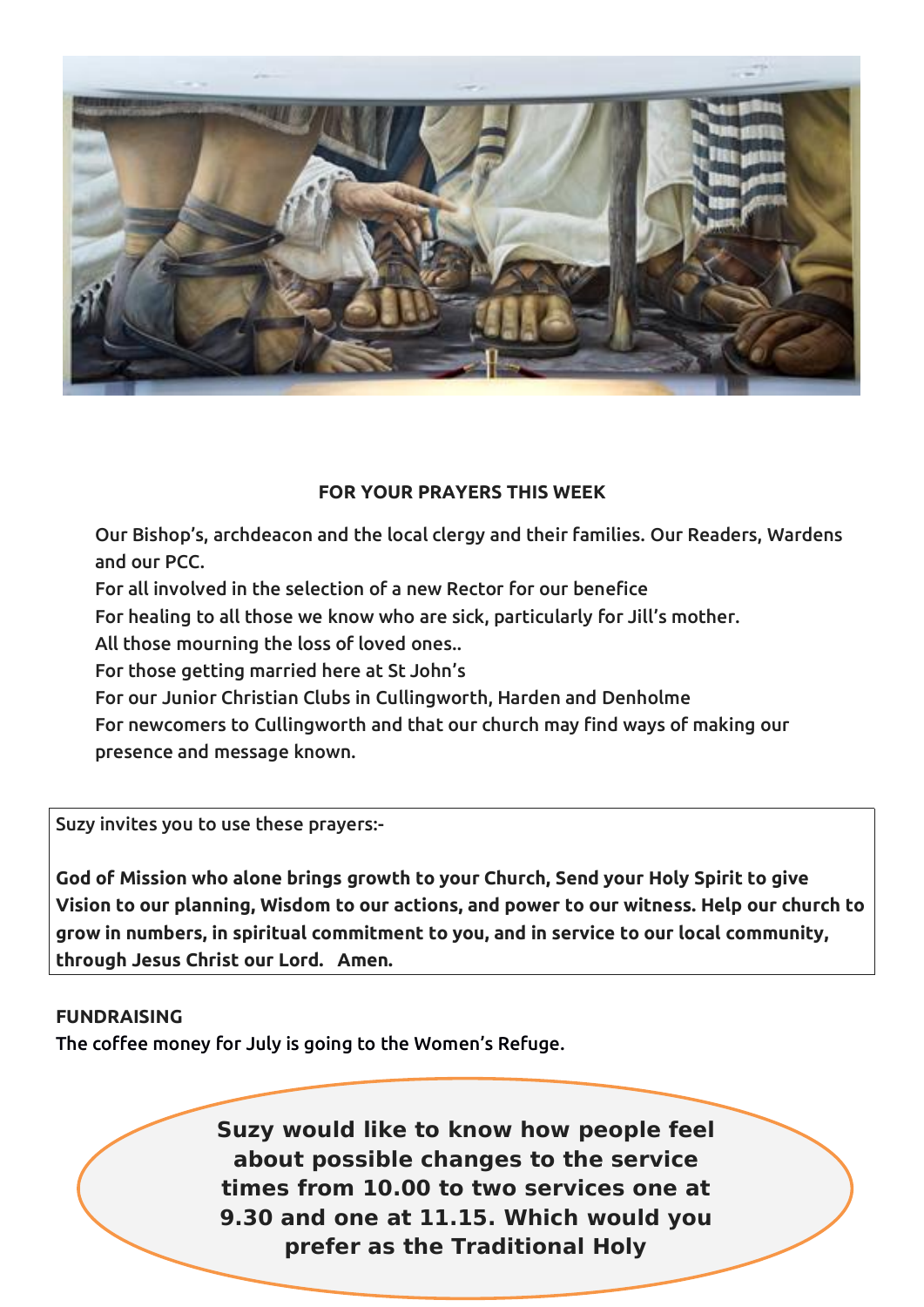#### **Smarties Boxes**



Smartie boxes are available from Debbie and will take your spare 20p coins to assist church funds.

#### **EASY FUNDRAISING FOR YOUR ON-LINE PURCHASES**

If you register with easyfundraising.org.uk and state cause as Cullingworth St. John the Evangelist we at Church receive a % of what you spend.

**Donations or Regular Giving may be done by sending your gift to St. John's PCC Sort Code 20-45-14 account number 60703532. Please include your name as a reference or we will be unable to thank you. We are wholly dependent upon your generosity.**

#### **Follow us on**



St John's Church Cullingworth or online @ stjohnscullingworth.org.uk

#### **COMING EVENTS**

| Wednesday 4 <sup>th</sup>   | PCC meeting at the Vicarage 7pm                                                                                                                                                                                                                                        |
|-----------------------------|------------------------------------------------------------------------------------------------------------------------------------------------------------------------------------------------------------------------------------------------------------------------|
| Wednesday 4 <sup>th</sup>   | House group meeting in Wilsden at 7.30pm. They would be pleased<br>to welcome anyone from St John's who may be interested in joining<br>them. Contact Helen Ludkin, details above.                                                                                     |
| Sunday 8 <sup>th</sup> July | Cullingworth Gala - We have a stall<br>Can you supply Tombola Prizes, Bags of Sweets and good quality<br>fiction books to sell for our stall.<br>We also need helpers for the afternoon. We will have a rota<br>available from 12 till 4pm<br>Thanks for your support. |
| Saturday 14th               | Fellowship Lunch? 12.30 in St. John's room, please check.                                                                                                                                                                                                              |
| Wednesday 18th<br>July      | Aire and Worth Deanery Synod                                                                                                                                                                                                                                           |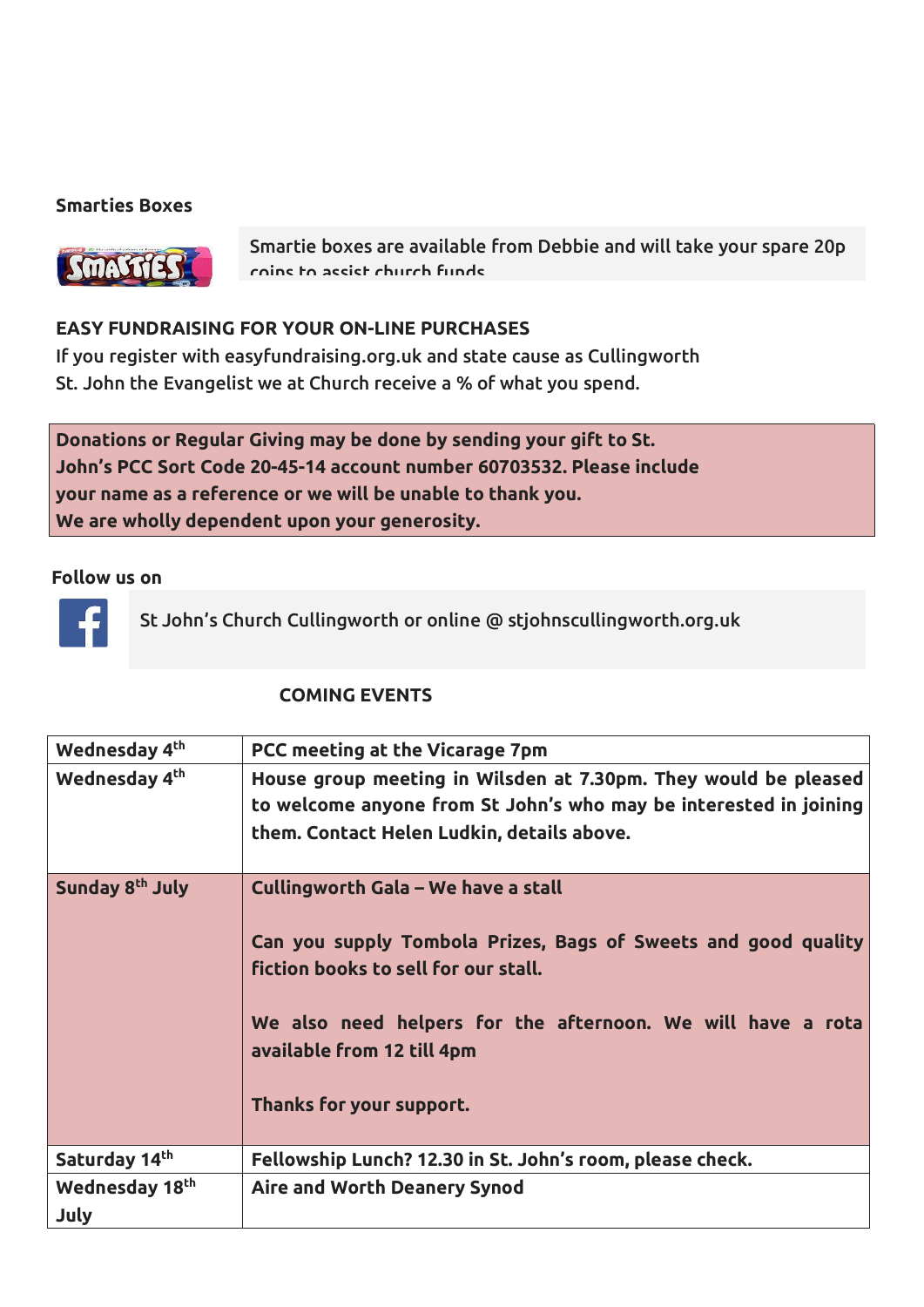| Friday 20 <sup>th</sup> July               | Trip to the Holy Land – Robert, Jasmin and Pamela's trip last May<br>7.30pm in St John's Room with refreshments.<br>A date for your diary |            |  |
|--------------------------------------------|-------------------------------------------------------------------------------------------------------------------------------------------|------------|--|
| Friday 30 <sup>th</sup><br><b>November</b> | Advance Notice of our Brass Band Concert.<br>your diary                                                                                   | A date for |  |

**100 days of prayer for Peace to mark 100 years since the end of WW1.**

4th August is the date to start praying to be a part of the 100 days initiative, further details to follow.

#### **GARDENER'S – HELP NEEDED**

The tubs at the front would benefit from watering on Wednesdays and Sundays if possible. Also any willing hands to tidy up the churchyard would be happily accepted.

| Welcome to church today. We hope you will enjoy your time here and that you may              |                          |  |  |
|----------------------------------------------------------------------------------------------|--------------------------|--|--|
| encounter the presence of the living God. If you are a visitor:                              |                          |  |  |
| Whatever your tradition you are welcome to share in Holy Communion or come for a             |                          |  |  |
| blessing.                                                                                    | - Toilet facilities are  |  |  |
| available including baby changing and disabled facilities                                    | - We have a loop system, |  |  |
| switch hearing aid to T and large print copies are available. - We hope you will ioin us for |                          |  |  |

**FOOD BANK** Please remember to support the Bingley Food Bank – they are needed as much as ever. The following items are in short supply**: UHT MILK.** Please help the people of Bingley and District who are so much less fortunate than us.

#### **REGULAR EVENTS**

| Sunday 2        | 10am               | <b>Family Service</b>                       |       |  |
|-----------------|--------------------|---------------------------------------------|-------|--|
|                 | 6pm                | <b>Holy Communion</b>                       |       |  |
| 1,3,4 and $5$   | 10am               | <b>Holy Communion (CW)</b>                  |       |  |
| <b>Monday</b>   | 10am               | <b>Art Group</b>                            |       |  |
| (term time)     | 3pm                | Junior Christian Club in the Primary School |       |  |
| <b>Tuesday</b>  | 9am                | Baby and Toddler Group (term time only)     |       |  |
| Wednesday       | 10am               | <b>Holy Communion with social time</b>      |       |  |
|                 | 7.30 <sub>pm</sub> | Yoga with Philippa (274630)                 |       |  |
| <b>Thursday</b> | 2pm                | Thursday Friends - All welcome              | (term |  |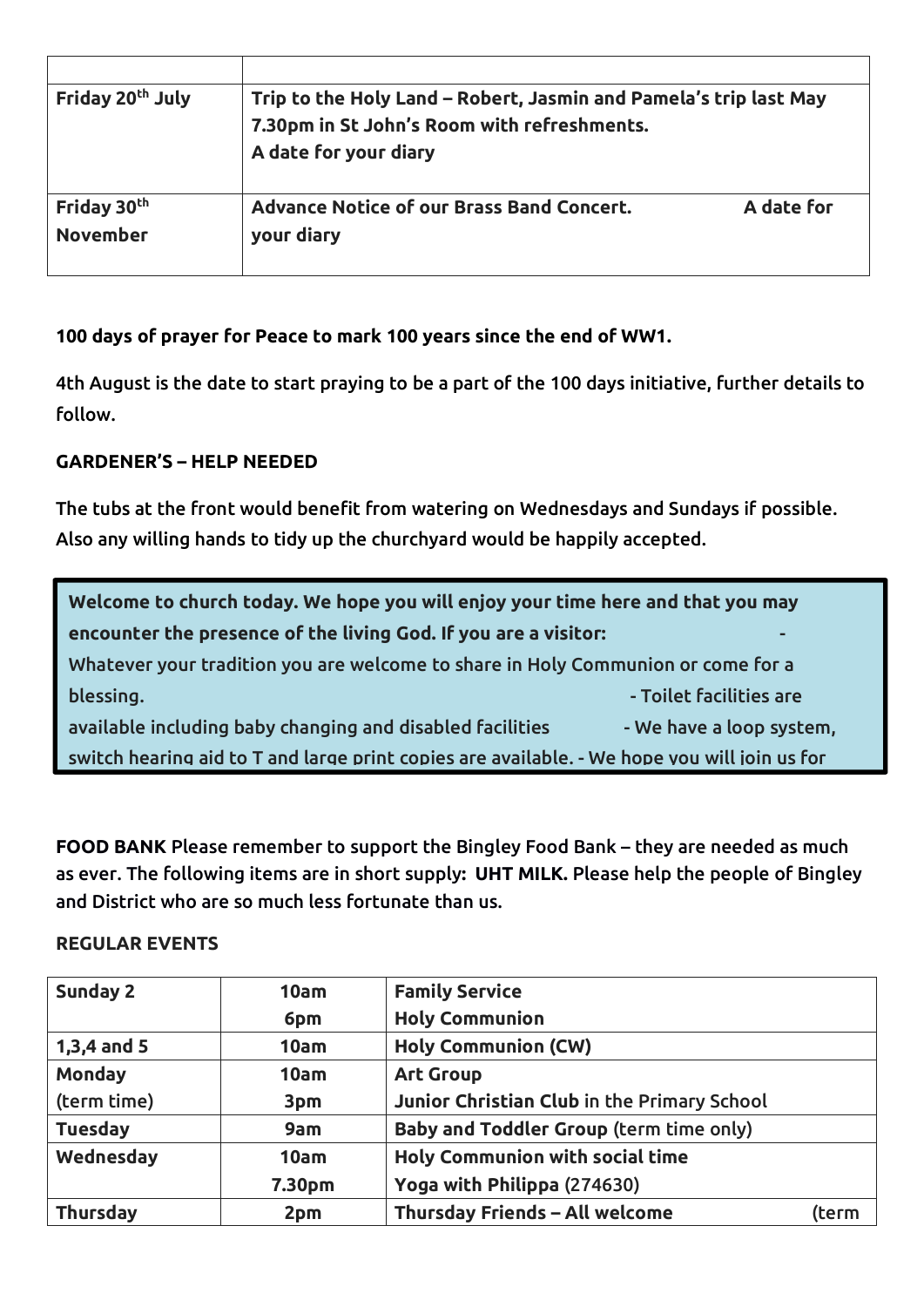|               |     | time only)                                     |
|---------------|-----|------------------------------------------------|
| <b>Friday</b> | 9am | <b>Baby and Toddler Group (term time only)</b> |

Please note last Toddlers will be Friday 20<sup>th</sup> July until September.

**Please respect Suzy's day**

**off – Tuesday,** only make home phone calls to Suzy between 9 am and 9 pm

#### **OUR TEAM AT ST JOHN'S**

| <b>Team Vicar:</b>         | <b>Revd Suzy McCarter</b> | 270687 |  |
|----------------------------|---------------------------|--------|--|
| <b>Assistant Priest</b>    | <b>Revd Liz Moy</b>       | 645991 |  |
| <b>Reader:</b>             | <b>Malcolm Halliday</b>   | 656777 |  |
| <b>Church Wardens:</b>     | Candida McKay             | 272906 |  |
|                            | <b>Robert Smith</b>       | 273068 |  |
| <b>Baptism Visitor:</b>    | <b>Candida McKay</b>      | 272906 |  |
| <b>Bereavement Visitor</b> | <b>June Humes</b>         |        |  |
| Verger                     | Sandra Pattinson          | 957181 |  |
| <b>Team Rector:</b>        | Vacancy                   |        |  |

To receive the Pew Notices or have a note included please contact Robert Smith 273068 or e-mail [robertandjasmin@btinternet.com](�� m i t : o e t n j s i @ t n e n t c)

We have updated our Privacy Policy in line with new data protection laws, which came into effect on 25 May 2018. See our policy attached, in the St John's Room or visit our website. **Please note we can only mention people, by name, on these notices with their written consent.**

**Please let Suzy know if you would like to attend any of the course days or are willing to help with the special events planned to encourage families in church.**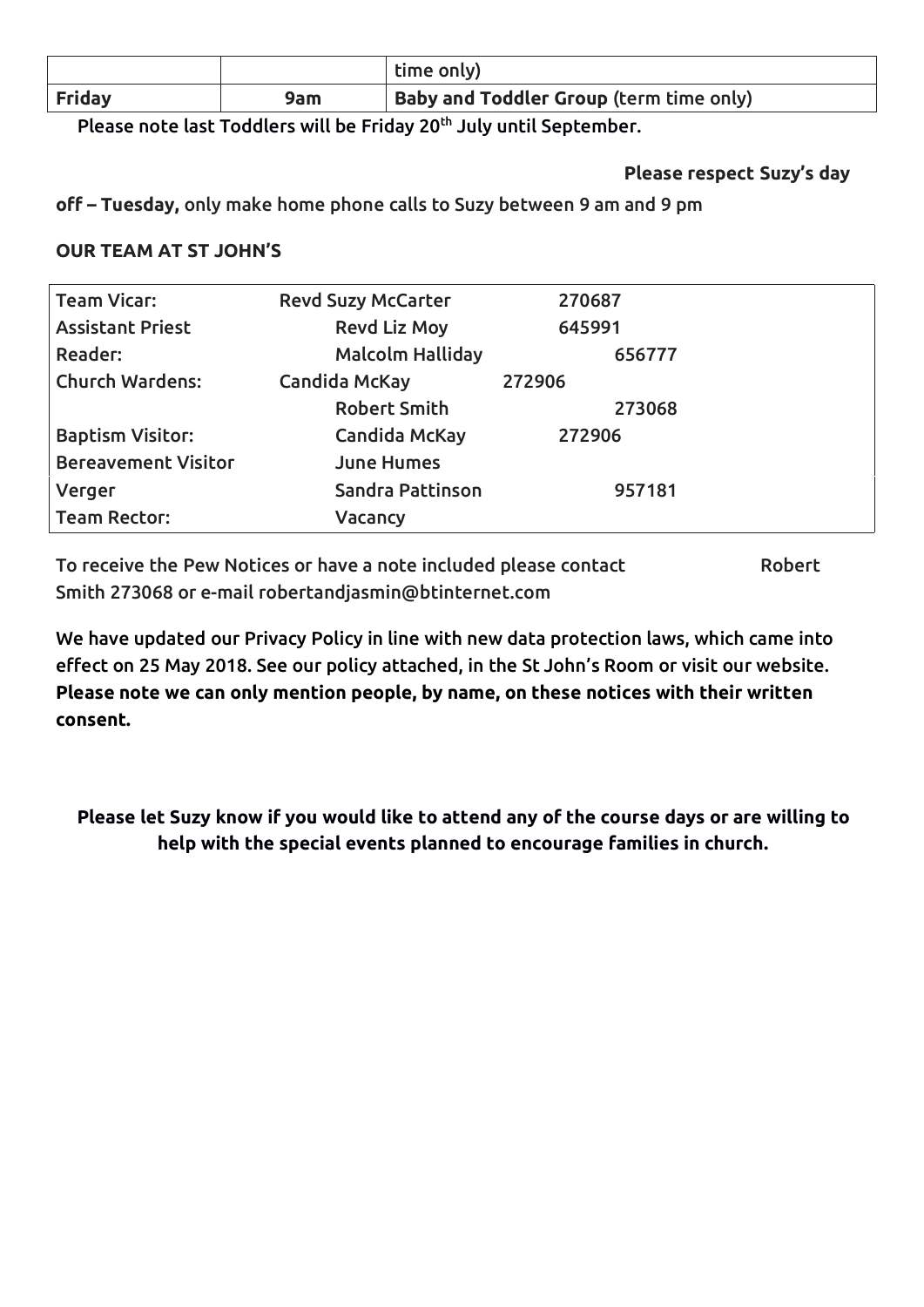Helping to share the LYCIG vision with all our leaders. Encouragement and inspiration. Taking the whole experience to the next level.



# **GROWTH: THE BIG** TURN-A-ROUND



Leading your Church into Growth

A LYCIG Day for leaders, PCC members, clergy etc.

- · Establishing a growth culture
- Building a strategy
- · Setting up an invitational lifestyle
- Creating missionary and welcoming worship



Saturday 6th October | 10:00am - 3:30pm St John the Baptist, Knaresborough To book a place please contact charlie.scotteleeds.anglican.org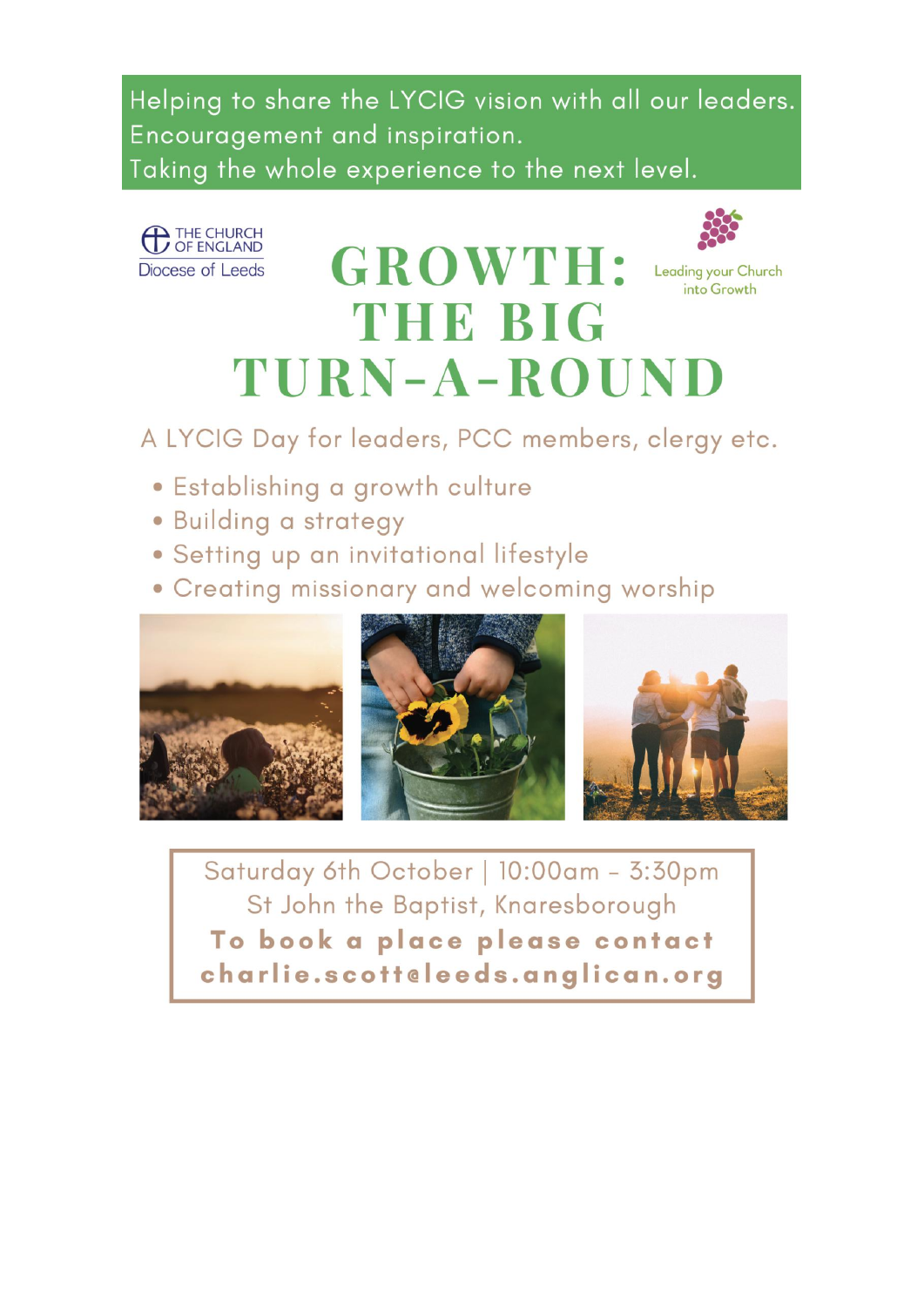

Words, ideas, visions have a wonderful ability to capture minds and hearts. But they can have the opposite effect too. Over the years **I have often had to struggle to offer an apologetic for Evangelism, the E word.** Now I find myself having to do the same for "growth", the dreaded "G word".



#### **Not Everyone Likes Growth**

"It's all 'top-down' "I'm more into Kingdom than church" "It's more pressure" "Another thing they expect of us" "Too evangelical"

Church growth is all of these things, and at the same time it is none of them. I often think that when I started out with "Leading Your Church into Growth", almost thirty years ago, I made a huge mistake by calling it "your church". Looking back now, perhaps I should have called it "Leading God's Church into Growth". Of course if it is God's church,and it is, then it includes everything from the greatest cathedral and diocesan boundary to the humblest parish church and community. If it is all God's church, then church growth is indeed "top-down", "Kingdom first" and "another thing for us to think about".**Anyway, it's a bit late now; the milk is well and truly out of the milk jug.**

There is of course another source of anxiety about the "G word", more personal and hidden away. **This is that many of us feel little personal confidence in our ability to do it.** We look around at our chapter colleagues and we see the ones who will be good at growth, but we are filled with self-doubts.

Some of my most special times have been spent in individual vicar's studies with those who want help to grow their churches. Some of my most special special times have been in vicar's studies with wonderful parish priests who would love to see their church grow but just don't feel they can do it. **As someone who is racked by personalinsecurities, self-doubts and an**